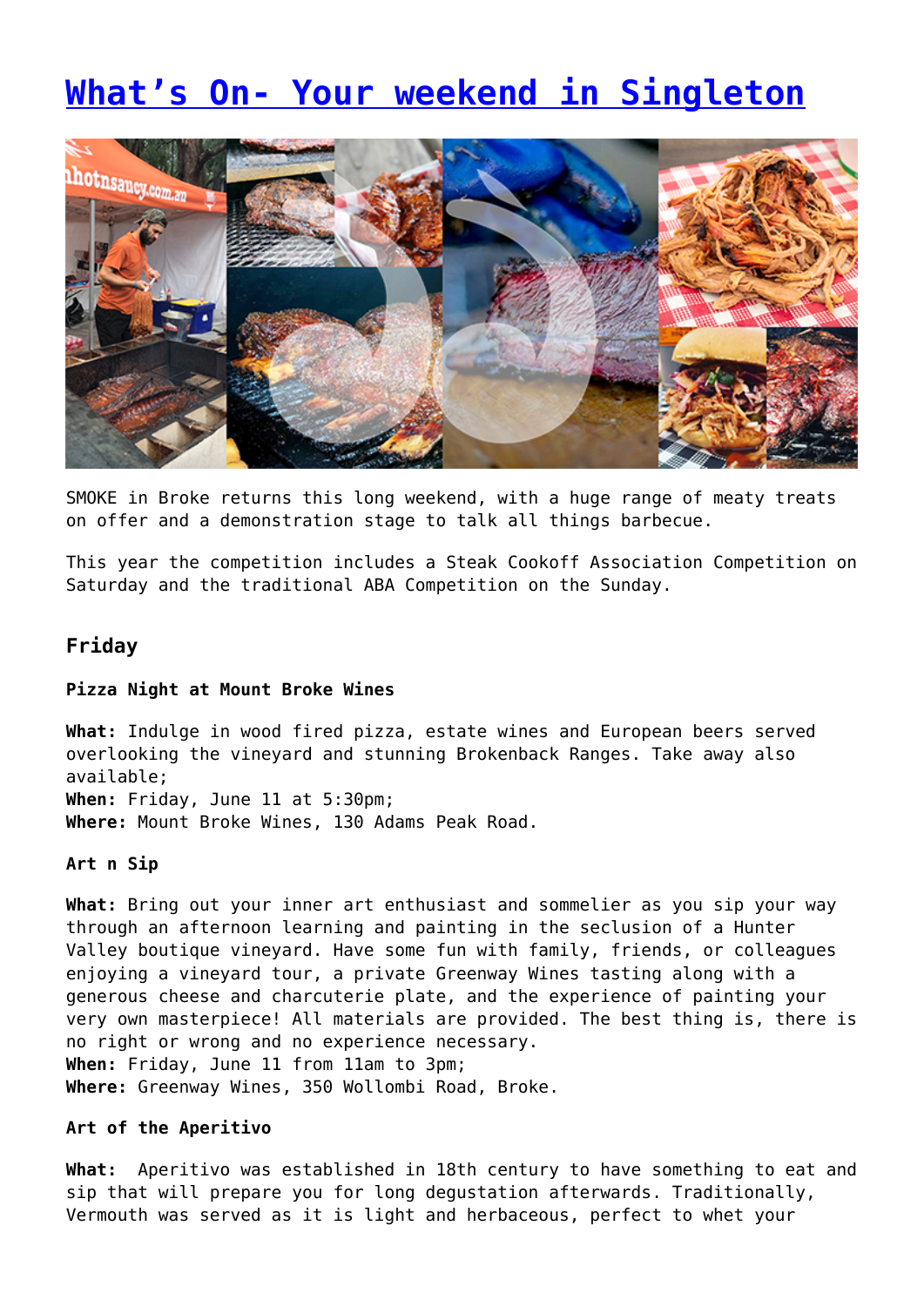appetite. To celebrate the 'Art of the Aperitivo' join us for a Vermouth Cocktail Masterclass. **When:** Friday, June 11 at 5.30pm; **Where:** Margan Restaurant & Winery, 1238 Milbrodale Road, Broke.

#### **Hunter Handpicked Experience**

**What:** A decadent culinary adventure, without leaving the comfort of our cellar door. You'll enjoy a grazing platter with a selection of locally made cheeses and freshly sliced charcuterie, snack on house made pickled vegetables and olives from our own onsite kitchen garden and drizzle local honey over some freshly baked bread; **When:** Friday, June 11 from 12:30pm to 2:45pm; **Where:** Margan Restaurant & Winery, 1238 Milbrodale Road, Broke.

#### **Wine Cheese and Chocolate Tasting**

**What:** A cellar door host will guide you through a tasting of the full list of Greenway wines, four of which have a cheese or chocolate match specifically developed to compliment the wine and help you better understand the art and science of wine and food matching; **When:** Friday, June 11 at 11am; **Where:** Greenway Wines, 350 Wollombi Road, Broke.

## **The Addams Family Musical**

**What:** Singleton Theatrical Society's production of The Addams Family; **When:** Friday, June 11 at 7:30pm; **Where:** Singleton Civic Centre, Civic Avenue, Singleton.

#### **Saturday**

**Smoke in Broke**

**What:** Gather in Broke for BBQ, great drinks and great company; **When:** Saturday, June 12 from 10am to 8pm; **Where:** McNamara Park, 1273 Milbrodale Road, Broke.

## **Art and Sculpture Tour with Wine and Cheese Platter**

**What:** Art and Sculpture Tour with Wine and Cheese Platter; **When:** Saturday, June 12 starting at 10am; **Where:** Winmark Wines, 229 Wollombi Road, Broke.

#### **Pruning Masterclass "Define the Vine"**

**What:** Learn the true art of pruning. Discover the secrets of the vineyard and in turn, how to nurture and define a better wine making outcome. Viticulturist and wine maker Jenny Bright will take you through: why and when and how to prune, educate you on the workings of the grapevine and share with you the secret language of the vines. Then you will be let you loose in the vineyard to hone your newly found skills. **When:** Saturday, June 12 at 11am;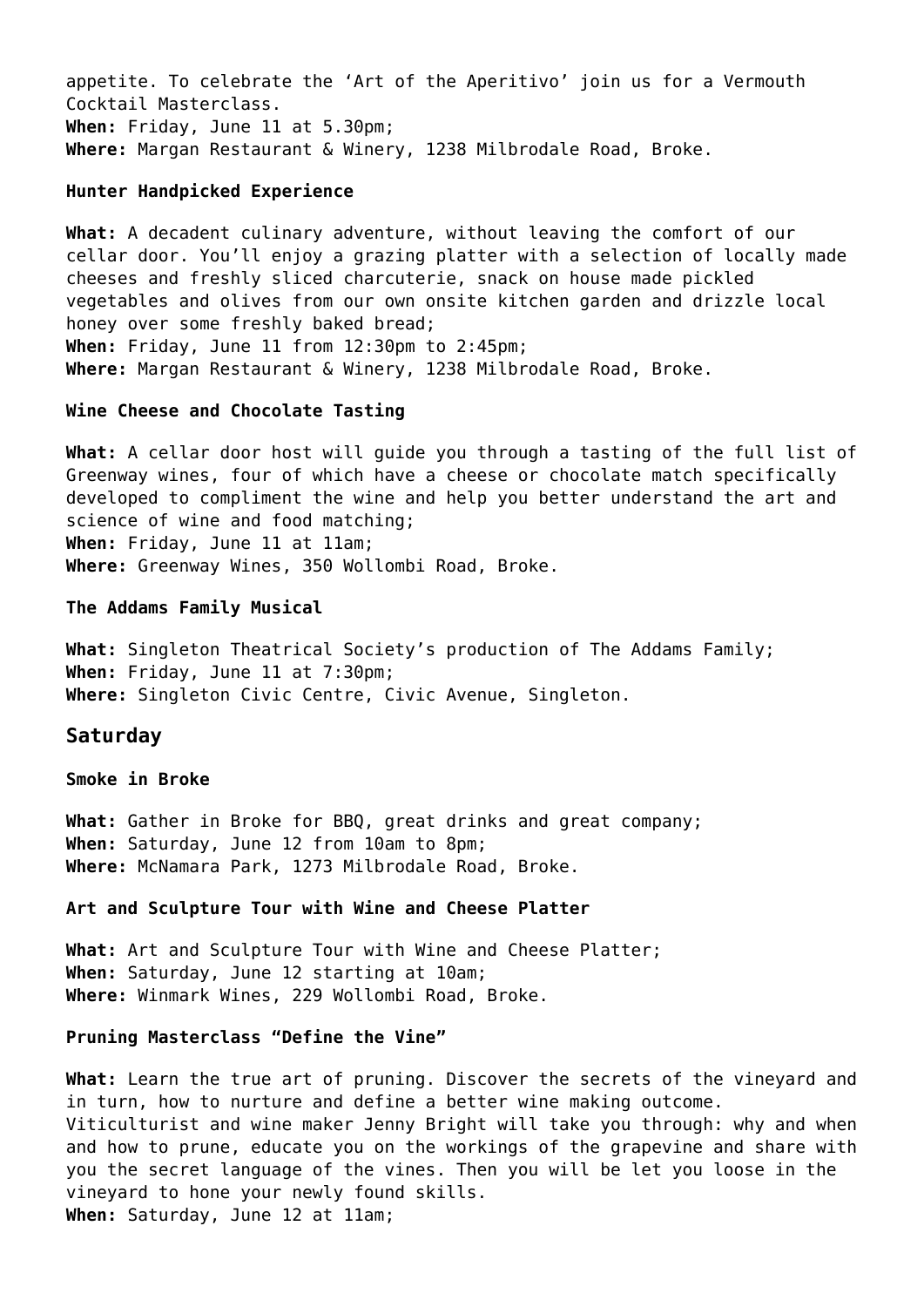**Where:** Greenway Wines, 350 Wollombi Road, Broke.

#### **Handmade in the Hunter Markets**

**What:** Sample the best this region has to offer. Market goers will have a truly unique shopping experience in the rose lined gardens with wine tasting inside at Kevin Sobels Wines; **When:** Saturday, June 12 from 9am to 3pm; **Where:** Sobels Wines, 5 Halls Road, Pokolbin.

### **Margan Wines Barrell Hall Masterclass**

**What:** Meet Margan winemakers for their annual Barrel Hall Sale. Unearth classic museum reserves, quality end-of-line finds as well as some drink now bargains. Then join a daily Cellaring Masterclass and find out how to build your cellar based on the best vintages, how to spot an age-worthy wine, and how to best store your wines, followed by lunch in their award-winning restaurant. **When:** Saturday, June 12 from 10:45am to 1pm; **Where:** Margan Restaurant & Winery, 1238 Milbrodale Road, Broke.

More info: [https://www.winecountry.com.au/…/4369-margan-wines…](https://www.winecountry.com.au/events/wine-and-food-festival/event/4369-margan-wines-barrell-hall-masterclass?fbclid=IwAR3THvN5GDDcLRbL2Yqvka-pjsoBq8j0lUTTfWiMXerngSnByqAidP4ypOQ)

#### **Art of the Aperitivo**

**What:** Aperitivo was established in 18th century to have something to eat and sip that will prepare you for long degustation afterwards. Traditionally, Vermouth was served as it is light and herbaceous, perfect to whet your appetite. To celebrate the 'Art of the Aperitivo' join us for a Vermouth Cocktail Masterclass.

**When:** Saturday, June 12 at 5.30pm; **Where:** Margan Restaurant & Winery, 1238 Milbrodale Road, Broke.

#### **Hunter Handpicked Experience**

**What:** A decadent culinary adventure, without leaving the comfort of our cellar door. You'll enjoy a grazing platter with a selection of locally made cheeses and freshly sliced charcuterie, snack on house made pickled vegetables and olives from our own onsite kitchen garden and drizzle local honey over some freshly baked bread; **When:** Saturday, June 12 from 12:30pm to 2:45pm; **Where:** Margan Restaurant & Winery, 1238 Milbrodale Road, Broke.

#### **Singleton Parkrun**

**What:** A free weekly timed 5kilometre event for runners of all standards. **When:** Saturday, June 12 from 8am to 9:30am; **Where:** Rose Point Road, Singleton.

#### **Weekend Yogalates**

**What:** A yoga experience like no other in a luxurious and peaceful space;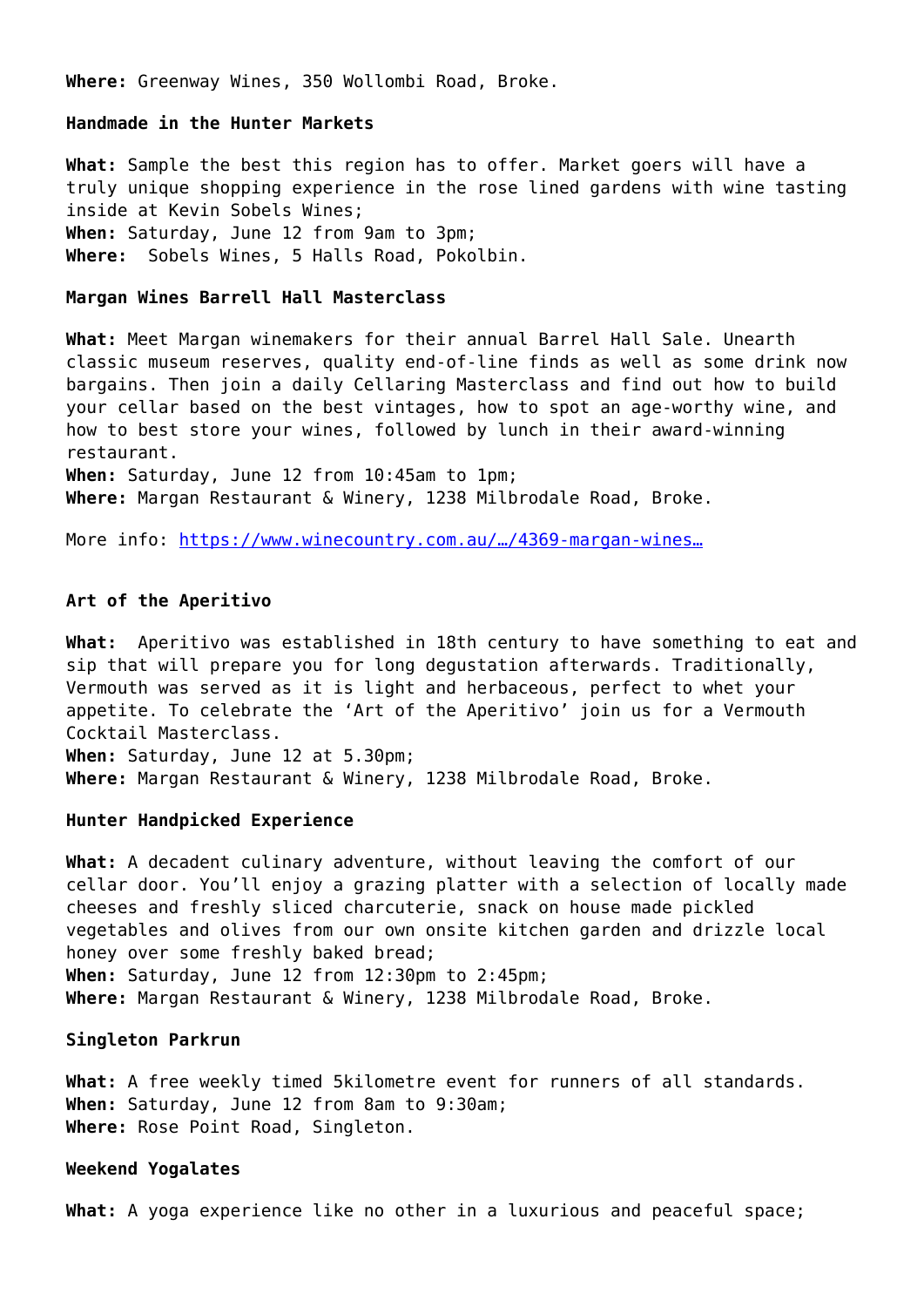**When:** Saturday, June 12 from 8am to 9am; **Where:** The Yoga Shed, 62 Standen Drive, Lower Belford.

**Live Music at the Imperial Hotel Singleton**

**What:** Live Music at the Imperial Hotel Singleton; **When:** Saturday, June 12 from 8:30pm; **Where:** Imperial Hotel, 183 John Street, Singleton.

#### **Live Music at the Royal Hotel Motel**

**What:** Live Music at the Royal Hotel Motel **When:** Saturday, June 12 from 6pm; **Where:** Royal Hotel Motel, 84 George Street, Singleton.

#### **The Addams Family Musical**

**What:** Singleton Theatrical Society's production of The Addams Family; **When:** Saturday, June 12 at 2pm and 7:30pm; **Where:** Singleton Civic Centre, Civic Avenue, Singleton.

#### **Sunday**

**Smoke in Broke**

**What:** Gather in Broke for BBQ, great drinks and great company; **When:** Sunday, June 13 from 10am to 6pm;

**Where:** McNamara Park, 1273 Milbrodale Road, Broke.

#### **Port and Cheese Tasting**

**What:** Port and Cheese Tasting; **When:** Sunday, June 13 from 10am; **Where:** Tintilla Estate, 725 hermitage Road, Pokolbin.

#### **Wine Cheese and Chocolate Tasting**

**What:** A cellar door host will guide you through a tasting of the full list of Greenway wines, four of which have a cheese or chocolate match specifically developed to compliment the wine and help you better understand the art and science of wine and food matching. **When:** Sunday, June 13 from 11am; **Where:** Greenway Wines, 350 Wollombi Road, Broke.

#### **Hunter Handpicked Experience**

**What:** A decadent culinary adventure, without leaving the comfort of our cellar door. You'll enjoy a grazing platter with a selection of locally made cheeses and freshly sliced charcuterie, snack on house made pickled vegetables and olives from our own onsite kitchen garden and drizzle local